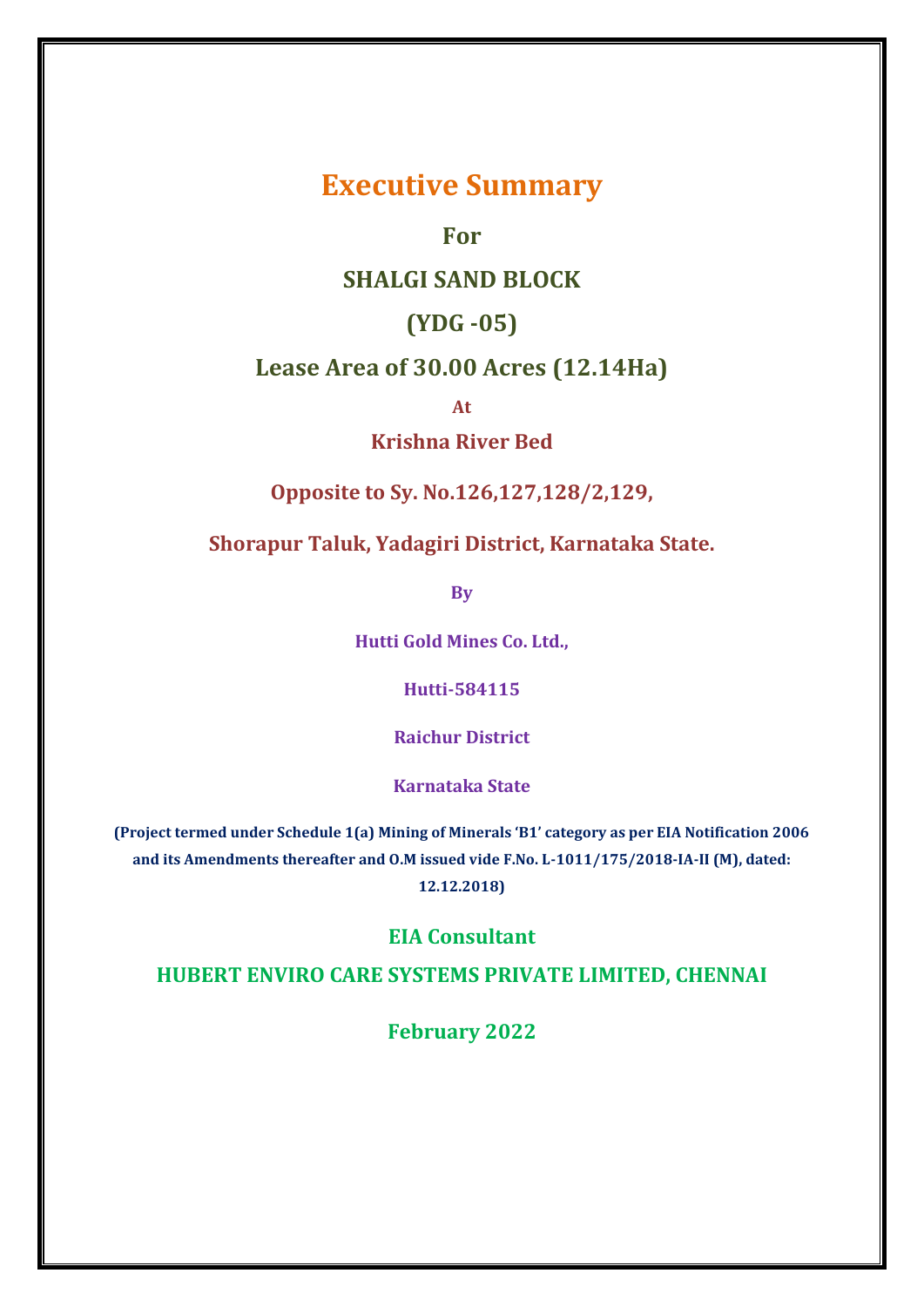# **1 Executive Summary**

#### **1.1 Introduction**

M/s. Hutti Gold Mines Co. Ltd., has applied for Environmental Clearance for extraction of Ordinary Sand from Krishna River bed at Shalgi Sand Block (YDG-05) having lease area 12.14 Ha (30.00Acres) located in opposite to Sy.No.126,127,128/2,129 of Shalgi Village, Shorapur Taluk, Yadagiri District, Karnataka State. Total mineable reserves are estimated at proposed sand block is approximately 1,25,290 Tonnes per annum out of which the saleable ordinary sand will be 1,12,761 Tonnes which is 90% of the Mineable reserves.

The Scheme of Quarry got approval by the Office of the Deputy Director/Senior Geologist, Department of Mines and Geology(DMG), Yadgir letter vide MG004S200000650/363 dated 22.12.2020.

As this is a mine category with the mining lease area of  $\leq 50$  ha  $\geq 5$  ha, it is categorized as 'B1'. Hence, EIA, EMP along with Public Hearing has to be conducted for obtaining Environmental Clearance (EC) from State Environmental Impact Assessment Authority. The application to grant of TOR for the process of obtaining prior Environmental Clearance for the proposed project was considered by the KSEAC in its 267<sup>th</sup> SEAC meeting held on 29.09.2021, for determination of the Terms of Reference (ToR) for preparation of the Environmental Impact Assessment (EIA) report. The Committee has suggested specific Terms of Reference (ToR) for preparation of the EIA report and Environmental Management Plan and for conducting public hearing vides its letter No: SEIAA 442 MIN 2021, Dated 06.12.2021.

#### **1.1.1 Location of the Project**

The project lease area of Shalgi Sand Block (YDG-05) having lease area 12.14 Ha (30.00Acres) located in opposite to Sy.No.126,127,128/2,129 of Shalgi Village, Shorapur Taluk, Yadagiri District, Karnataka State. The area is located in Survey of India Topo Sheet No. 56 D /15, bounded by Latitude 16°25'36.17" N to 16°25'43.07" N and Longitude 76°45'25.78" E to 76°45'52.36" E. The nearest road from the project site is Mushthihalli- Shellagi Rd which is about  $\sim 1.53 \text{km}$ , NE from the project site. The Nearest Railway Station is Yadgir Railway Station line which is about  $\sim$  52.32km, NE from the Project site. The National Highway NH-150A(Jawargi-Chamarajnagar) is located at about ~3.18km, NW from the project site. The State Highway SH-19(Srirangapatna- Jevargi) is about ~3.18 km, NW from the lease area.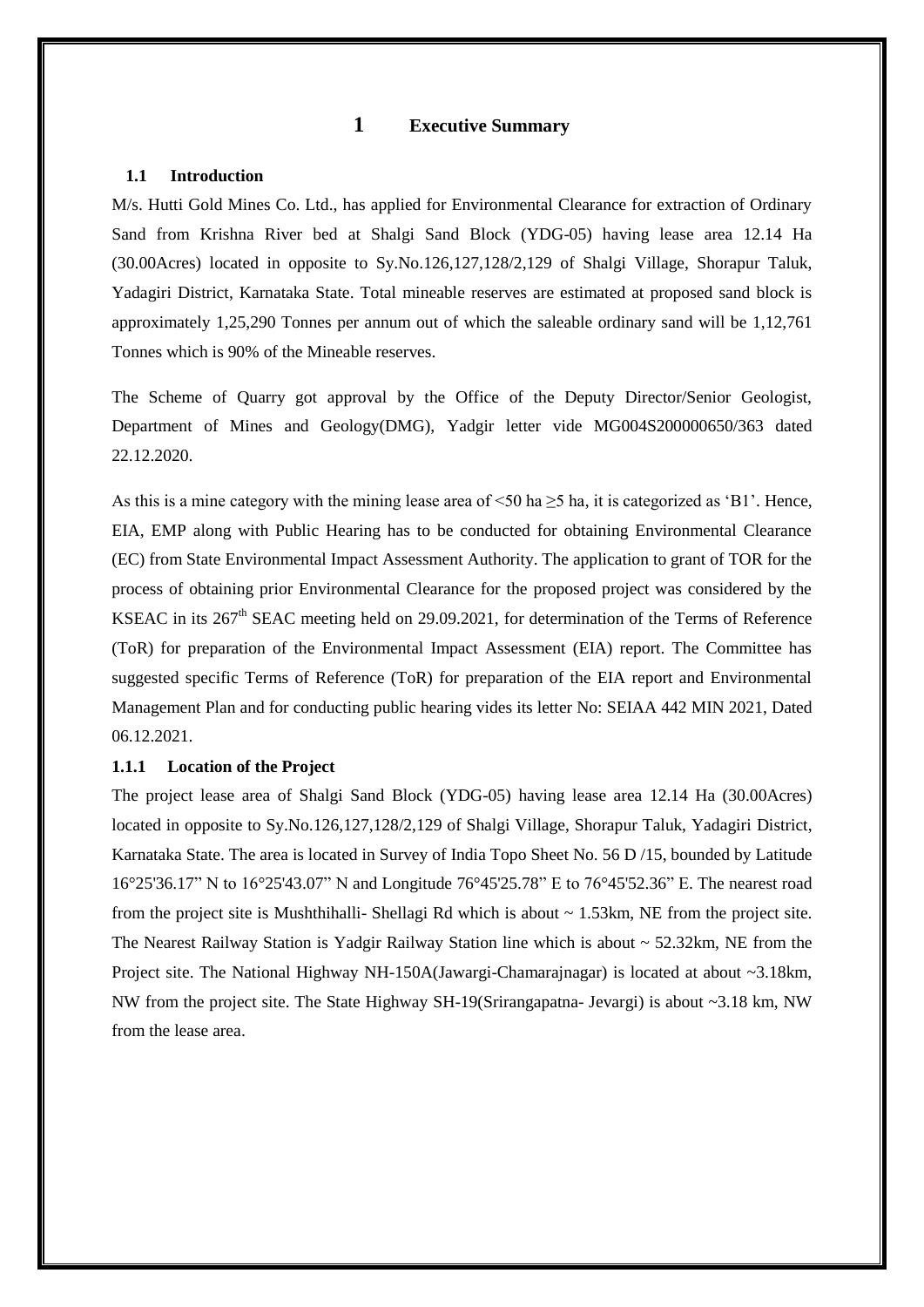| Survey No.                   | Opposite Sy.No.126,127,128/2,129                                    |
|------------------------------|---------------------------------------------------------------------|
| Village                      | Shalgi Village                                                      |
| Taluk and District           | Shorapur Taluk & Yadagiri District                                  |
| <b>State</b>                 | Karnataka State                                                     |
| Toposheet No.                | 56 D/15                                                             |
| Latitude                     | 16°25'36.17" N to 16°25'43.07" N                                    |
| Longitude                    | 76°45'25.78" E to 76°45'52.36" E                                    |
| <b>Current Quarry Status</b> | It is a fresh lease in the fresh quarry                             |
| Extent Area                  | 12.14 Ha (30.00 Acres)                                              |
| <b>Proposed Capacity</b>     | 125,290 TPA                                                         |
| Quarry Plan                  | Quarry plan approved by the Office of the Deputy Director/Senior    |
|                              | Geologist, Department of Mines and Geology(DMG), Yadgir letter vide |
|                              | MG004S200000650/363 dated 22.12.2020                                |

#### **Table 1-1 Salient Features of the Project Site**

# **1.2 Project Description**

#### **1.2.1 Method of Quarrying**

An open cast quarrying by semi-mechanized method will be adopted to operate the quarry. Annual production will be 125,290 TPA. The Crawler Excavator, Back hoe loaders and Centrifugal system will be used for digging and loading activities.

#### **1.2.2 Anticipated Life of the mine**

Based on replenishment the life of mine will depend however the lease will be granted for 5 years only and depth restricted to 1m from the surface of the river bed only.

#### **1.2.3 Conceptual Quarry Plan**

Based on reserves of River Sand at Production capacity of 6,26,450 Tonnes will be excavated in the River Sand for the 5 years plan period, thus the life of the mine in this case is for 5 year, and the following points are considering.

- **1.** Extent of mineralization
- **2.** Techno-economical depth of ore persistence
- **3.** From the point of view of depicting / sand replenishment
- a) Total sand resource
- b) Estimating sand reserves.

# **1.2.4 Waste Generation & Disposal**

There will not be any mineral rejects or waste from the quarry except some pebbles of 10%.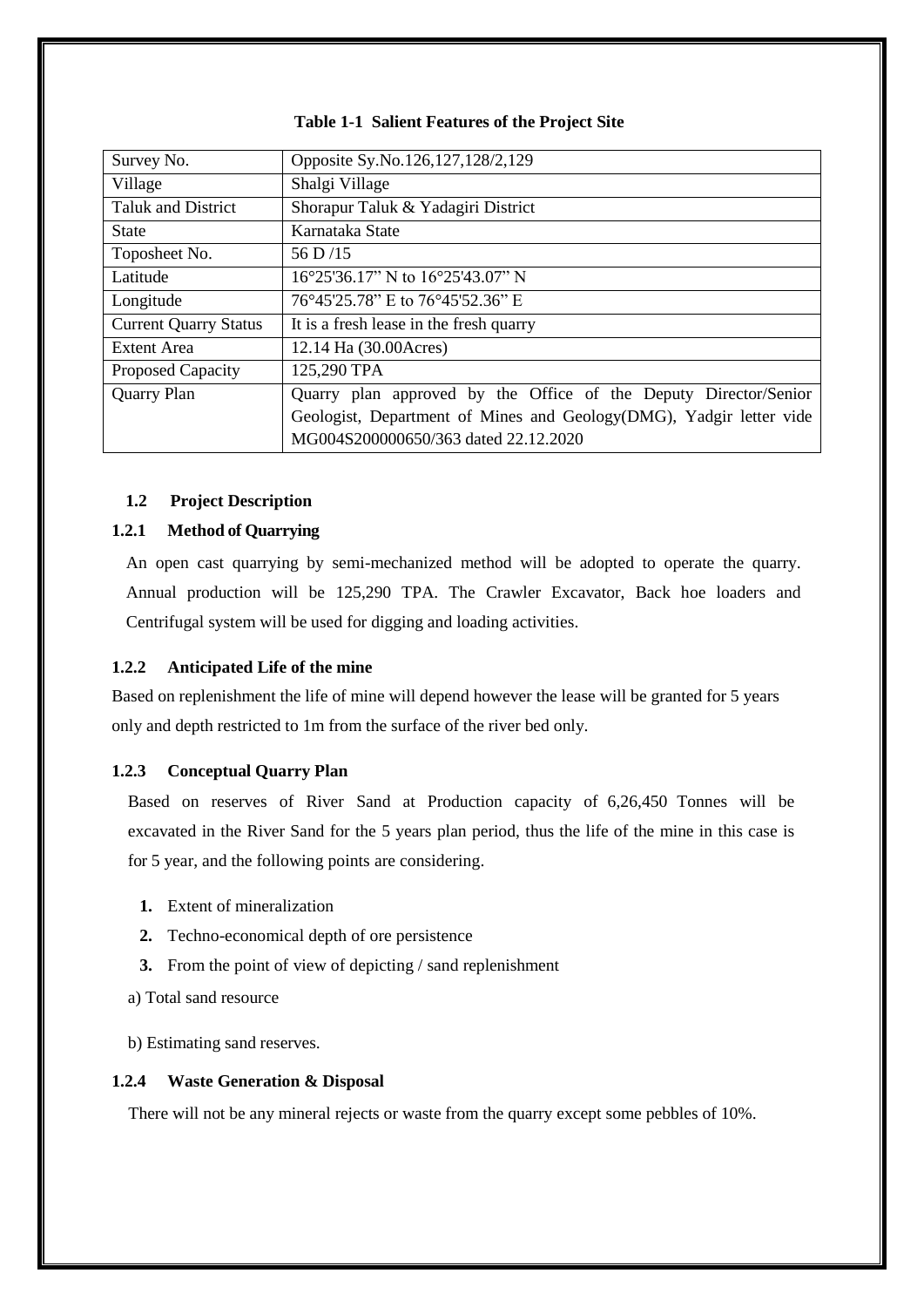#### **1.2.5 Water Requirement & Source**

Total water requirement for the project will be 7.00 KLD, Requirement is met by procurement of water from the bore well nearby Tankers

#### **1.2.6 Manpower Requirement**

The said quarry provides direct employment to 25 people and generates indirect employment for several hundred people. Most of the directly employed manpower falls under skilled category. Preference will be given to the local people as per their eligibility.

#### **1.2.7 Site Infrastructure**

The Quarry site is having provisions of canteen, first-aid center etc. Quarry office is well connected with wireless and telephone, internet  $\&$  e-mail facilities for communication. The quarry is provided with a workshop to undertake repairs and regular maintenance of mining machinery/trucks deployed.

# **1.3 EXISTING ENVIRONMENTAL SCENARIO**

#### **1.3.1 Baseline Environmental Studies**

Baseline environmental studies were carried out by HECS within 10 km radius of the River Sand mining area to assess the existing environmental scenario in the area. For the purpose of EIA studies, quarry lease area of River Sand quarry was considered as the core zone and area outside the quarry up to 10 km radius was considered as buffer zone. The baseline environmental monitoring for various components, viz. Air, Noise, Water, Land was carried out during Post Monsoon season i.e. **October 2021 to December 2021** in the study area covering 10 km radial Distance from the River Sand quarry.

# **1.3.2 Meteorology & Ambient Air Quality**

# **Table 1-2 Meteorological Data for the Study period**

| S. No | <b>Parameter</b>                 | <b>Observation</b>                        |  |
|-------|----------------------------------|-------------------------------------------|--|
| 1.    | Temperature                      | Max Temperature : $32 \text{ }^0\text{C}$ |  |
|       |                                  | Min Temperature : $19^0C$                 |  |
|       |                                  | Avg Temperature : $28.13^0C$              |  |
| 2.    | <b>Average Relative Humidity</b> | 57.03                                     |  |
| 3.    | Average Wind Speed               | 1.57                                      |  |
| 4.    | Predominant<br>Direction<br>Wind | East                                      |  |
|       | during study period              |                                           |  |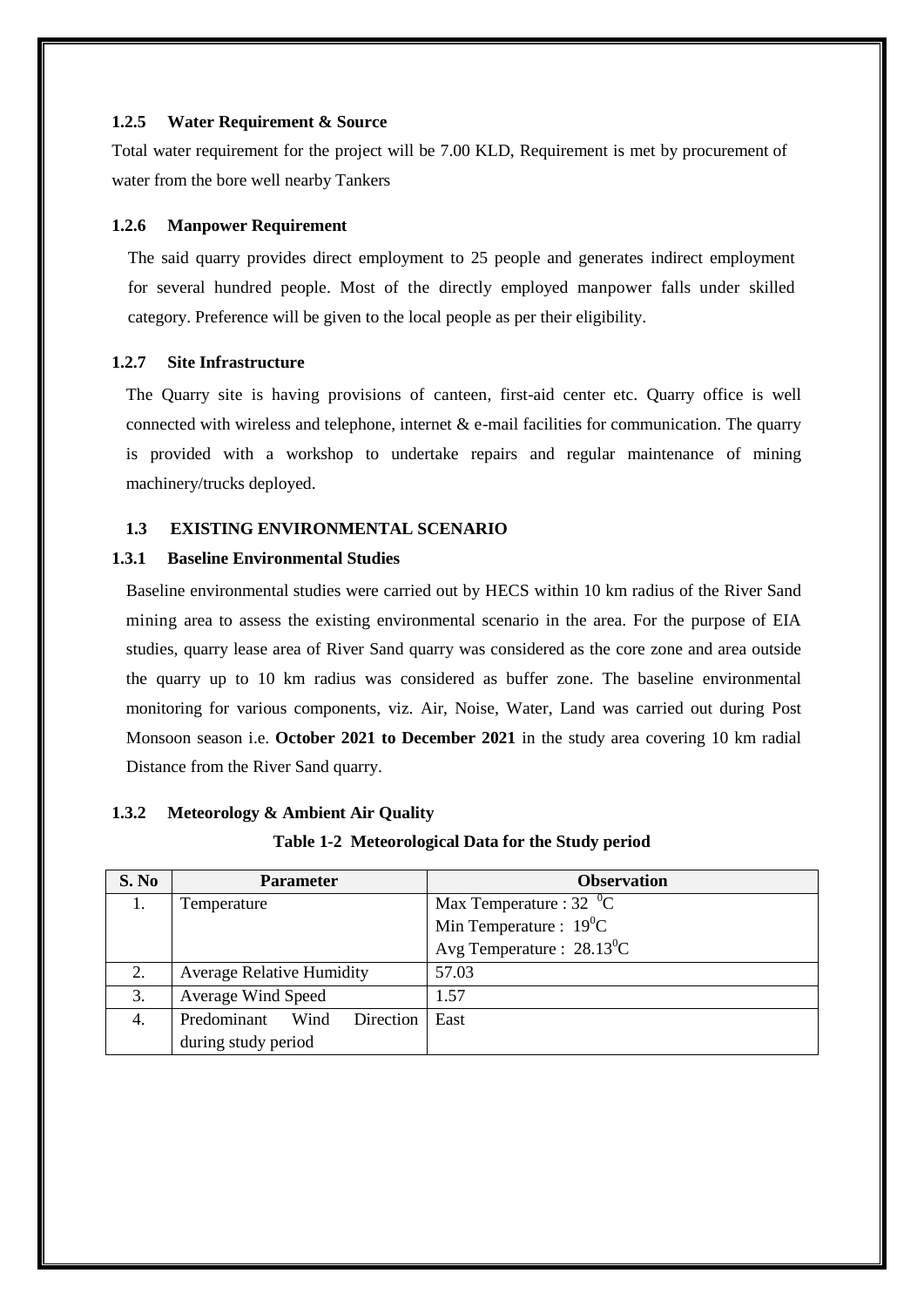



#### **1.3.3 Ambient Air Quality Status**

The status of ambient air quality within the study area was monitored for Post monsoon season during Oct 2021 to Dec 2021 at 8 locations including the River Sand Quarry area and in nearby villages. The locations were selected based on the meteorological conditions considering upwind and downwind directions. The levels of Respirable Particulate Matter ( $PM_{10}$ ), Fine Particulates (PM<sub>2.5</sub>), Sulphur Dioxide (SO<sub>2</sub>,), and Oxides of Nitrogen (NOx) were monitored.

The ambient air quality has been monitored at 8 locations for 12 parameters as per NAAQS, 2009 within the study area. The average baseline levels of  $PM_{10}$  is 49.25 to 55.86  $\mu$ g/m<sup>3</sup>, PM<sub>2.5</sub> is 24.11 to 33.42  $\mu$ g/m<sup>3</sup>, SO<sub>2</sub> is 8.29 to 13.71  $\mu$ g/m<sup>3</sup>, NO<sub>2</sub> is 18.56 to 27.69  $\mu$ g/m<sup>3</sup>, all the parameters are well within the National Ambient Air Quality at all monitoring locations during the study period from October 2021 to December 2021. From the above results, it is observed that the ambient air quality with respect to  $PM_{10}$ ,  $PM_{2.5}$ ,  $SO_2$ , and NOx at all the monitoring locations is within the permissible limits specified by CPCB.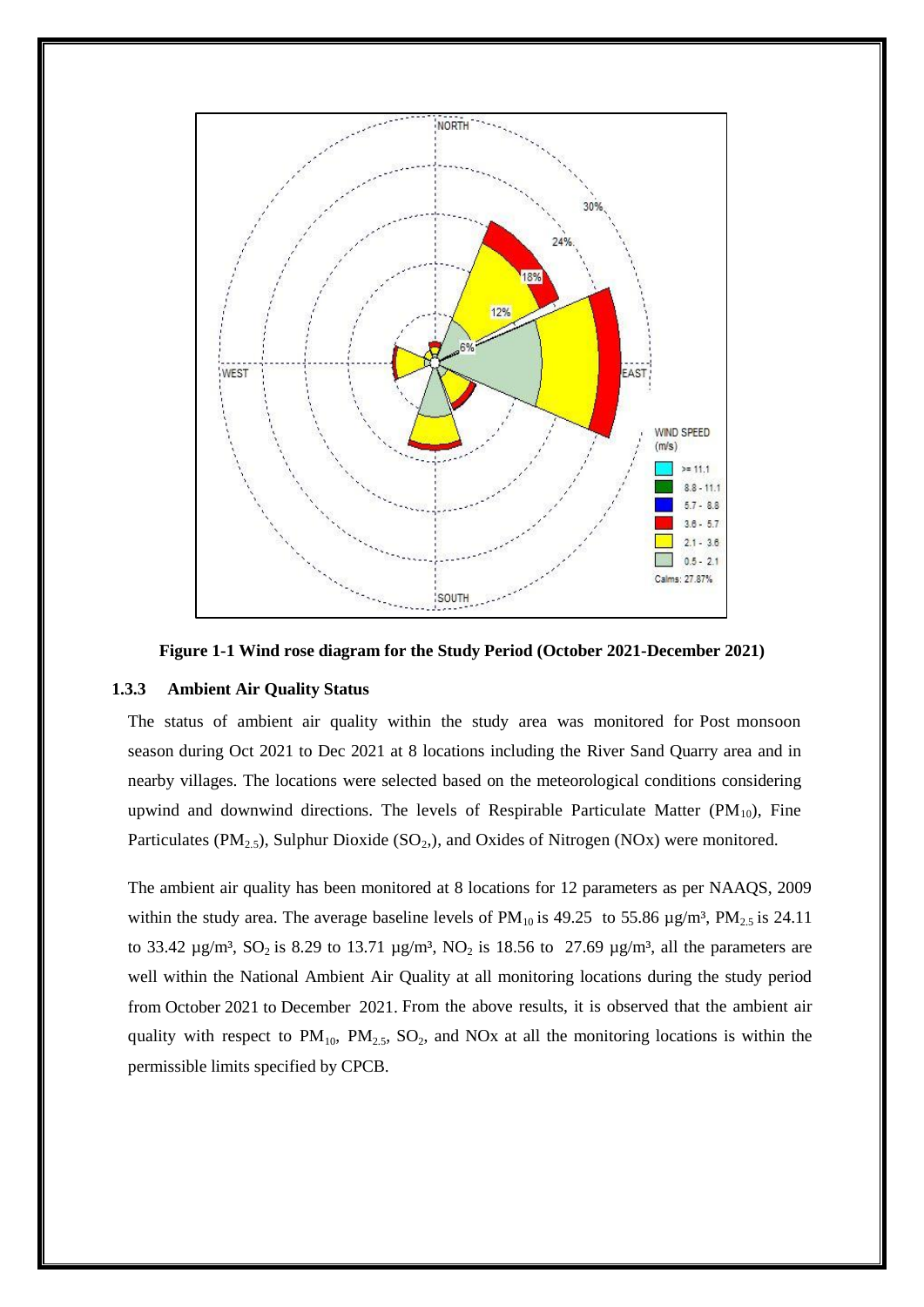#### **1.3.4 Ambient Noise Levels**

Ambient noise level monitoring was carried out at the 8 monitoring locations; The observations of day equivalent and night equivalent noise levels at all locations are:

In residential areas day time noise levels varied from 47.8  $dB(A)$  to 50.6  $dB(A)$  and night time noise levels varied from  $40.1$  dB(A) to  $42.5dB(A)$  across the sampling stations. The field observations during the study period indicate that the ambient noise levels is within the prescribed limit by CPCB (55  $dB(A)$  Day time  $\&$  45  $dB(A)$  Night time).

### **1.3.5 Surface and Ground Water Resources & Quality**

### **1.3.5.1 Water Resources**

Drainage pattern is observed in the lease area. Due to quarrying there is no impact on river flows, during dry season and dry time only planning to excavate sand from the surface of the river bed, with the exclusion of monsoon season.

#### **Table 1-3 Distance & Direction of Pond/Lake and Canal within the 10km Radius**

| <b>River</b> | Distance (Km)                                   | <b>Direction</b> |  |
|--------------|-------------------------------------------------|------------------|--|
| Krishna      | Site is on the surface of the Krishna River bed | -                |  |
|              |                                                 |                  |  |

#### **1.3.5.2 Water Quality**

The existing status of groundwater and surface water quality was assessed by identifying 8 ground water (Bore wells/dug wells) samples in different villages and 8 surface water samples.

#### **1.3.5.3 Ground Water Quality**

The physico-chemical characteristics of groundwater are presented in **Table 3.16** and are compared with the IS-10500 standards.

- $\triangleright$  The ground water results of the study area indicate that the pH range varies between 6.84 and 8.14. It is observed that the pH range is within the permissible limit of IS 10500:2012.
- $\triangleright$  The Total Dissolved Solids range of the collected ground water sample is varied between 543 mg/l 1055 mg/l. All the samples are within the permissible limit of IS 10500: 2012.
- $\triangleright$  The acceptable limit of the chloride content is 250mg/l and permissible limit is 1000 mg/l. The chloride content in the collected ground water samples in the study area ranges between  $98.45 \text{ mg/l} -$ 259.2 mg/l. It is observed that all the samples are within the permissible limit of IS 10500:2012.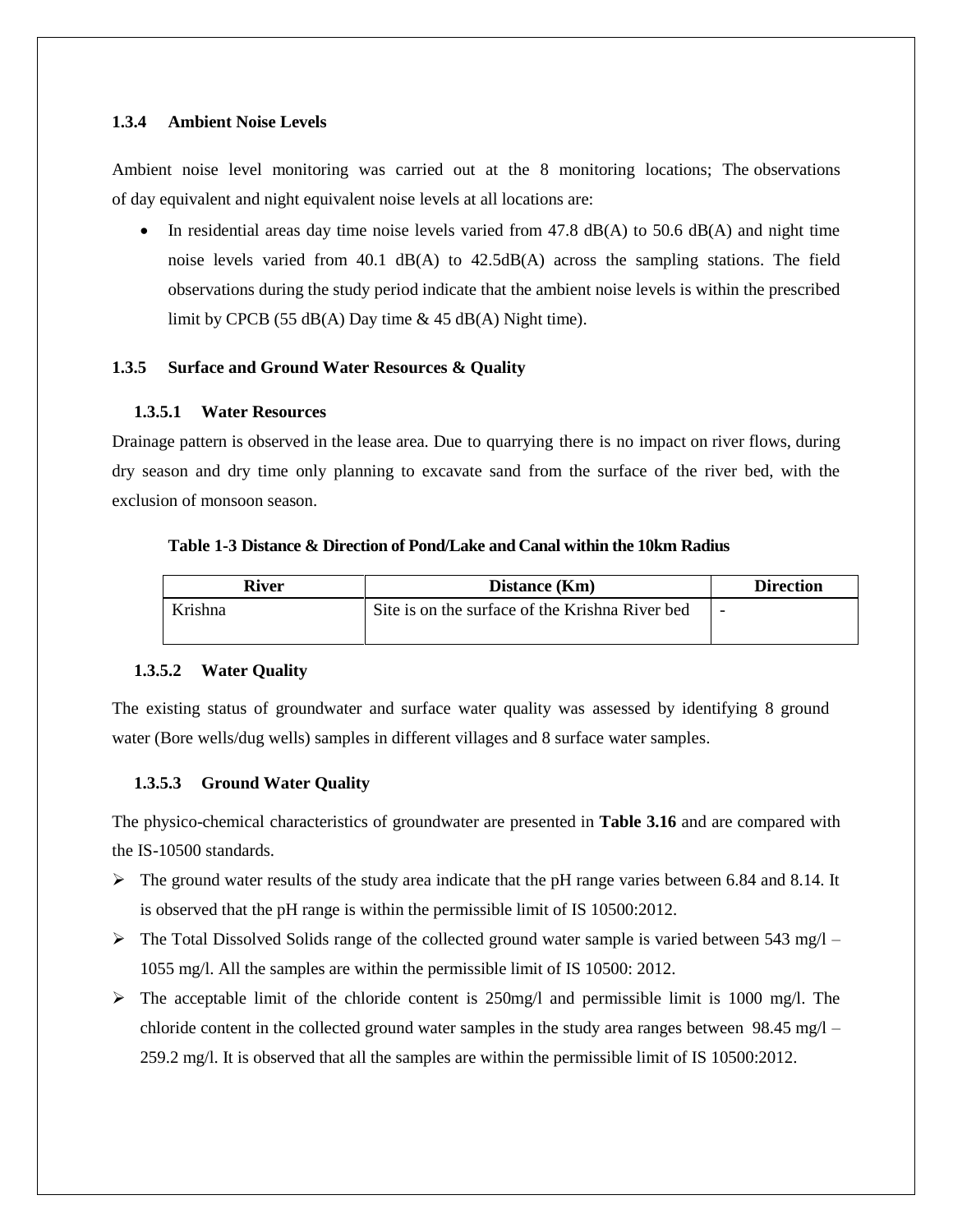- $\triangleright$  The acceptable limit of the sulphate content is 200mg/l and permissible limit is 400mg/l. the sulphate content in the collected ground water samples in the study area is varied between  $39.45 \text{ mg/l} - 164.8$ mg/l. It is observed that all the samples are meeting the acceptable limit of the IS 10500: 2012.
- $\triangleright$  The Total hardness ranges is between 231 mg/l 500 mg/l for ground water samples. It is observed that all the samples are within the permissible limit of the IS 10500: 2012.
- $\triangleright$  It is observed that all ground water sample collected within the study area are meeting the drinking water standards IS 10500:2012.

# **1.3.5.4 Surface Water Quality**

- pH in the collected surface water samples varies between 6.72 to 8.17 where all the samples are within the limit of IS 2296:1992. .
- The Total Dissolved Solids (TDS) value of collected surface water sample ranges from 386 mg/l to 1707 mg/l.
- The Total hardness value of the collected surface water sample ranges between 151.9 mg/l to 621.2 mg/l .
- BOD value of the collected surface water sample ranges from 8.5 mg/l to 18.5 mg/l
- COD value of collected surface water varies from 56.7 to 96 mg/l.
- The concentration of heavy metals like As, Cd, Cr, Pb, Mn, Hg, Ni and Se are within the limits of IS 2296:1992.

# **1.3.6 Land use Land Cover classification**

The Land Cover classes were extracted following a Visual interpretation method or on-screen digitization of the Resource Sentinel-2A and Sentinel-2B sensor- Sentinel-2 image has 10 m spatial resolution. These were later verified by using SOI top sheet and Google Earth imagery. Polygon layers for each class were digitized and the respective areas were calculated

# **1.3.7 Soil Quality**

Summary of analytical results

- $\triangleright$  The pH of the soil samples ranged from 6.82 to 8.15.
- $\triangleright$  Conductivity of the soil samples ranged from 105 to 354 µmhos/cm.
- Nitrogen content in the collected soil samples ranged from 134.9 mg/kg to 276.3 mg/kg.
- Phosphorous content ranged from 33.5 mg/kg to 80.6 mg/kg.
- Potassium content ranges from 108.9 mg/kg to 215.6 mg/kg.

Overall the soil quality in the area was found to medium to fair fertile with moderate productivity.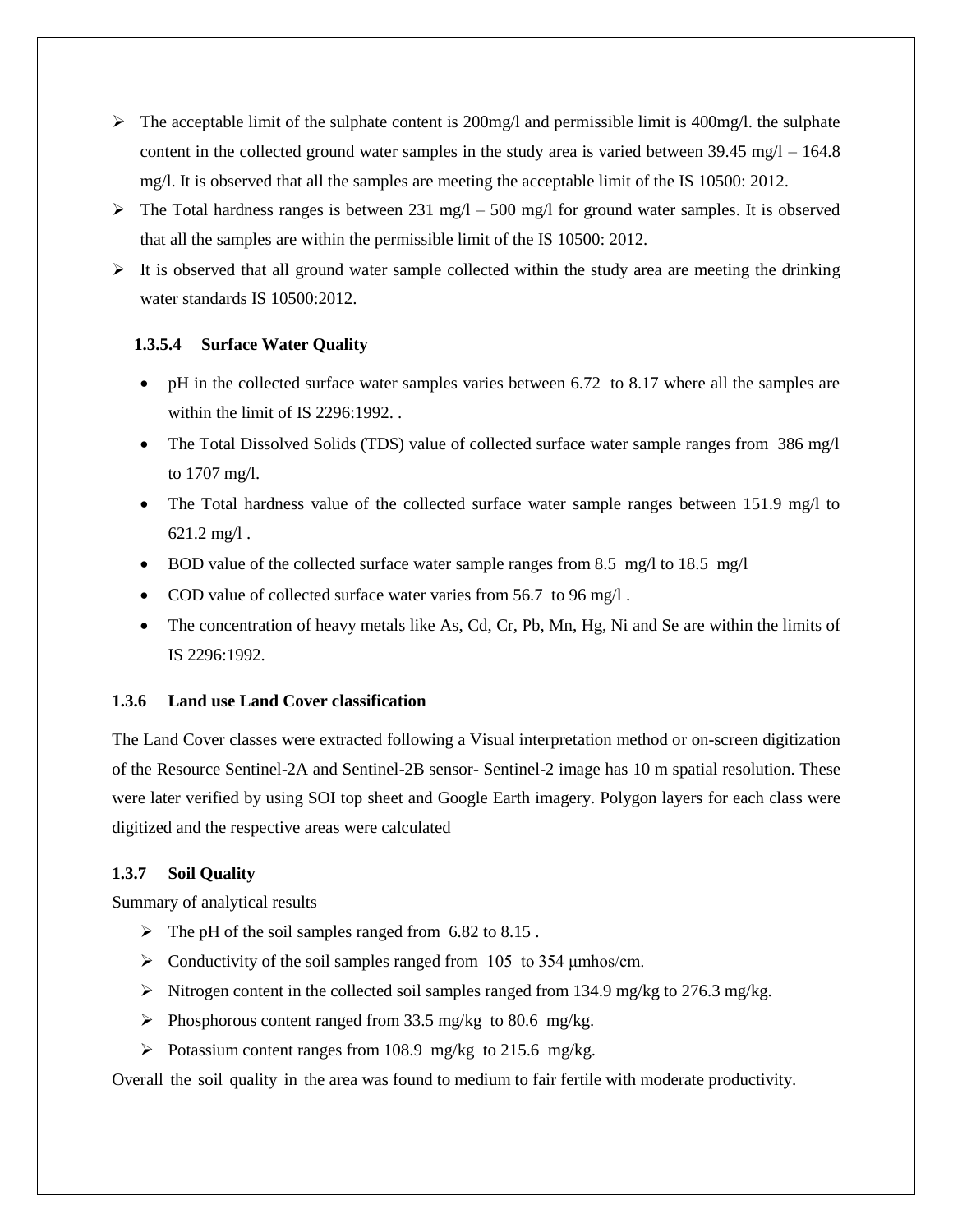#### **1.3.8 Biological Environment**

**Flora**: Floral study survey was made to assess the existing plant species in all accessible areas within the 10 km radius by the crisscross method of field exploration. The local flora was identified by their morphological observation, such as its size and shape of the leaf, flowers, fruits and their bark features of stem and also documented their habitat viz. Trees, Shrubs, Herbs, Grasses and Climbers etc. The plants which were not identified in the field were collected, brought to the laboratory and identified using standard herbarium references.

There is no national park, wildlife sanctuary, biosphere reserve within 10 km radius of the study area. No critically endangered, endangered, threatened or rare species of wildlife in the buffer zone.

#### **1.3.9 Socio-economic Environment**

Information on socio-demographic status and the trends of the communities in the 10 km radius was collected through primary social survey and secondary data from census 2011 & village directory 2001. Summary of the socio-economic status of the study area is given in **Table 1-4 [Summary of](#page-7-0)  [Socioeconomic indicators within the study area.](#page-7-0)**

The Socioeconomic profile of the study area shows that more than half of people in the study area work in other sector. The average literacy rate of the study area is 42.38 %. The people in the study area are well connected to Government primary health centres and Primary health sub-centres.

| S.No    | <b>Particulars</b>                            | <b>Study Area</b> | Unit    |  |
|---------|-----------------------------------------------|-------------------|---------|--|
| $0-5Km$ |                                               |                   |         |  |
| 1.      | Number of villages and Town in the Study Area | 13                | Nos.    |  |
| 2.      | <b>Total Households</b>                       | 3188              | Persons |  |
| 3.      | <b>Total Population</b>                       | 17723             | Persons |  |
| 4.      | Children Population (0-6 Years Old)           | 2744              | Persons |  |
| 5.      | <b>SC</b> Population                          | 4001              | Persons |  |
| 6.      | <b>ST Population</b>                          | 2314              | Persons |  |
| 7.      | <b>Total Working Population</b>               | 8729              | Persons |  |
| 8.      | <b>Main Workers</b>                           | 6331              | Persons |  |
| 9.      | <b>Marginal Workers</b>                       | 2398              | Persons |  |
| 10.     | Cultivators                                   | 2200              | Persons |  |
| 11.     | <b>Agricultural Labourers</b>                 | 4928              | Persons |  |
| 12.     | <b>Household Industries</b>                   | 184               | Persons |  |
| 13.     | <b>Other Workers</b>                          | 1417              | Persons |  |
| 14.     | Literates population                          | 7924              | Persons |  |
| 15.     | Illiterates population                        | 9799              | Persons |  |
|         |                                               |                   |         |  |

<span id="page-7-0"></span>

| Table 1-4 Summary of Socioeconomic indicators within the study area |
|---------------------------------------------------------------------|
|---------------------------------------------------------------------|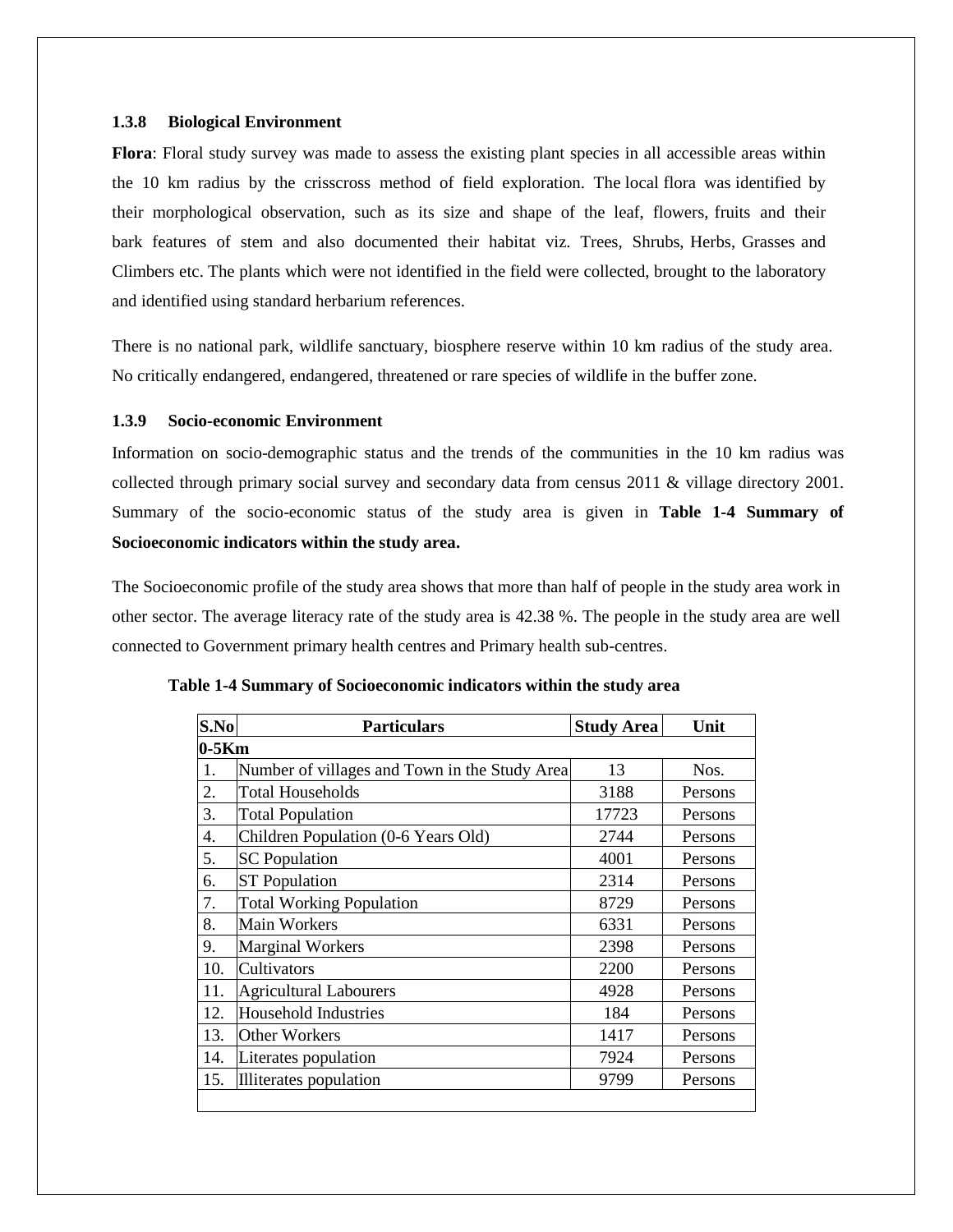| 5-10Km |                                               |       |         |
|--------|-----------------------------------------------|-------|---------|
| 16.    | Number of villages and Town in the Study Area | 23    | Nos.    |
| 17.    | <b>Total Households</b>                       | 4966  | Persons |
| 18.    | <b>Total Population</b>                       | 29165 | Persons |
| 19.    | Children Population (0-6 Years Old)           | 5012  | Persons |
| 20.    | <b>SC</b> Population                          | 4826  | Persons |
| 21.    | <b>ST Population</b>                          | 7864  | Persons |
| 22.    | <b>Total Working Population</b>               | 14960 | Persons |
| 23.    | <b>Main Workers</b>                           | 11311 | Persons |
| 24.    | <b>Marginal Workers</b>                       | 3649  | Persons |
| 25.    | Cultivators                                   | 4302  | Persons |
| 26.    | <b>Agricultural Labourers</b>                 | 8070  | Persons |
| 27.    | Household Industries                          | 211   | Persons |
| 28.    | Other Workers                                 | 2377  | Persons |
| 29.    | Literates population                          | 11949 | Persons |
| 30.    | Illiterates population                        | 17216 | Persons |

#### **1.4 Anticipated Environmental Impacts and Mitigation Measures**

#### **1.4.1 Impact on Topography, Drainage & Landuse**

The changed topography will alter the drainage within the Quarrying lease area. However, there will not be any changes in the topography or drainage pattern outside the Quarrying lease area. At the end of Quarrying activities after reserves are exhausted, the area will be restored to an acceptable level of self-sustaining eco-system.

No surface water will be utilized for Quarrying operation. Moreover, there would not be any discharge from quarry into the surface water body as no process waste water generation in the quarry and allied activities. Hence, there would not be any impact on surface water.

Only domestic effluent will be generated from the quarry area and rest shelter. The domestic effluent is discharged in Mobile STP. Besides, there will be no toxic element in the quarried out material, which may contaminate ground/ surface water. It is, therefore, apparent that there will be negligible impact of Quarrying on the surface water regime.

With only 1,25,290 Tonnes of proposed production per annum, at the end of lease period, the lease area utilization for the mentioned Quarrying and allied activities shall be 30 Acres.

The potential adverse impact of opencast River Sand Quarrying will be in the form of change in land use pattern at the place excavation of sand and the pit will be fulfilled replenishment sand during course of time.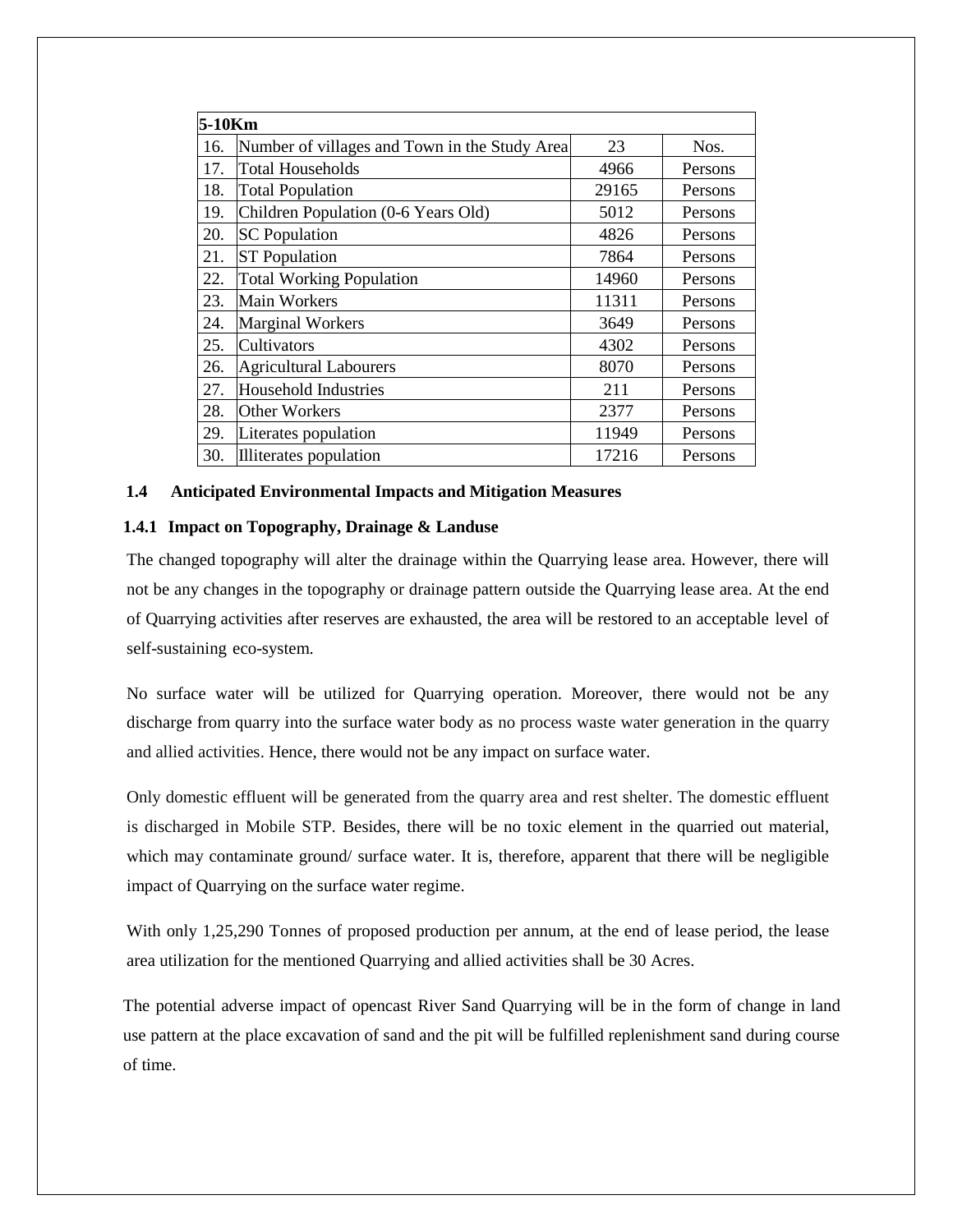# **1.4.2 Ambient Air Quality**

# **1.4.2.1 Impacts on Air Quality**

To assess the impact of the Sand mining¸ screening and transportation operations from the River Sand Quarry, air quality modeling was carried out for the mining operations, mineral screening and the transportation activities. The modeling was carried out using MoEFCC/CPCB approved Lakes AERMOD model. The predicted maximum ground level concentrations for PM10, PM2.5, SO2 and NOx at baseline air quality monitoring locations in controlled state are as follows:

The total increase in concentrations above baseline status to estimate the percentage increase is summarised in **[Table 1-5.](#page-9-0)**

<span id="page-9-0"></span>

| <b>Pollutant</b>  | Max.<br><b>Base Line</b><br>Conc.<br>$(\mu g/m^3)$ | <b>Estimated</b><br><b>Incremental</b><br>Conc. $(\mu g/m^3)$ | Total Conc. $(\mu g/m^3)$ | <b>NAAQ</b><br>standard | % contribution of<br>concentration<br>above Base line |
|-------------------|----------------------------------------------------|---------------------------------------------------------------|---------------------------|-------------------------|-------------------------------------------------------|
| $PM_{10}$         | 66                                                 | 24                                                            | 90                        | 100                     | 36.36                                                 |
| PM <sub>2.5</sub> | 40                                                 | 14                                                            | 54                        | 60                      | 35.00                                                 |
| NO <sub>x</sub>   | 33                                                 | 28                                                            | 61                        | 80                      | 84.85                                                 |

**Table 1-5 Total Maximum GLCs from the Mining Emissions**

# **1.4.2.2 Air Pollution Control Measures**

- $\triangleright$  Water sprinkling on haul roads at regular intervals.
- $\triangleright$  Regular maintenance of haul road.
- $\blacktriangleright$  Haul road will be kept wide and compact.
- $\triangleright$  All hauling units (tippers) would be covered by multi cap mechanism to avoid spillage.
- Water sprinkling during loading operations to control dust emissions.
- $\triangleright$  Regular maintenance of vehicles and machinery.
- $\triangleright$  Provision of Dust masks to workmen.
- Plantation of thick green belt around lease boundary i.e. along 7.5m safety zone.
- $\triangleright$  Good housekeeping would be practiced to control air pollution.

# **1.4.3 Noise Impact due to Working Environment**

High noise levels pose a major health risk to the quarry workers. If the magnitude of noise exceeds the tolerance limits, it is manifested in the form of discomfort leading to annoyance and in extreme cases to loss of hearing. Detrimental effects of noise pollution are not only related to sound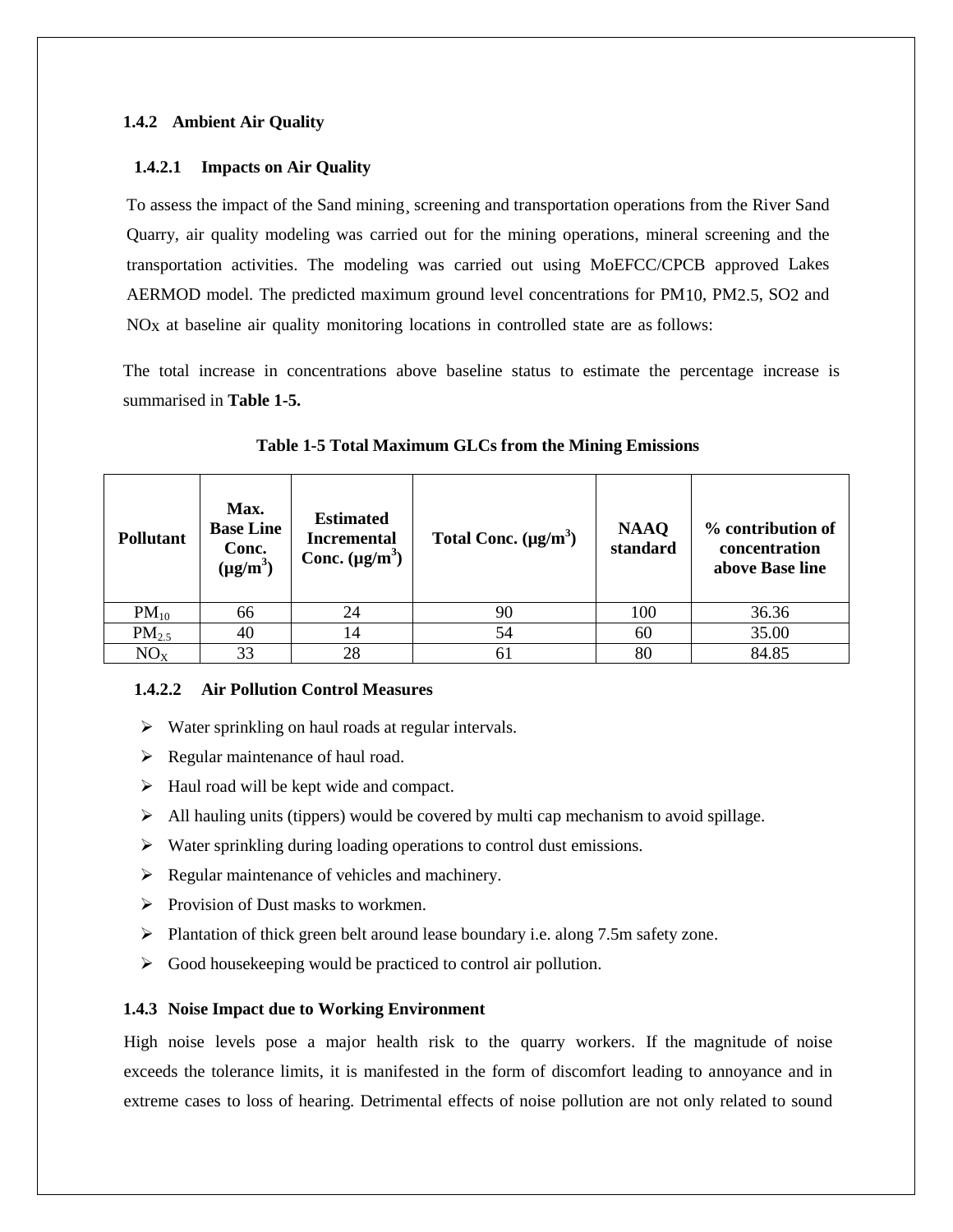pressure level and frequency, but also on the total duration of exposure and the age of the person. The adverse effects of high noise levels on exposed workers may result in:

- > Annoyance;
- $\triangleright$  Fatigue;
- $\triangleright$  Temporary shift of threshold limit of hearing;
- $\triangleright$  Permanent loss of hearing; and
- $\triangleright$  Hypertension and high blood cholesterol, etc.

The following are the sources of noise:

- $\triangleright$  Operation of JCB, Trucks/tippers.
- $\triangleright$  Loading and unloading
- $\triangleright$  Vehicular Movement.

The noise level is predicted with the help of CUSTIC 3.2 English Software which provides noise level contours at various receptors obtained after running the model during operational phase and the results are indicating that predicted noise levels are within the stipulated guidelines.

#### **1.4.3.1 Proposed Noise Control Measures**

- $\triangleright$  Proper maintenance, oiling and greasing of machines at regular intervals will be done to reduce generation of noise.
- $\triangleright$  Provision of sound insulated chambers for the workers deployed on machines producing higher levels of noise.
- Green Belt/Plantation will be developed around the mining activity area and along haul roads will act as acoustic barrier.
- $\triangleright$  Personal Protective Equipment (PPE) like ear muffs/ear plugs will be provided to the operators and workers.
- $\triangleright$  Periodical monitoring of noise will be done.

## **1.4.4 Water Resources & Quality**

#### **1.4.4.1 Impact on Water Resources & Quality**

The proponent will quarry River Sand only in the area, and it does not contain any toxic material. Also, there is no use of chemicals or hazardous substances in the mining process. Thus, ground water pollution is not envisaged due to the mining operations. The Pre monsoon water level is observed in study area is 1.15 to 8.75mbgl. Post monsoon water level varies in the PIA district ranges from 0.77 to 9.53mbgl.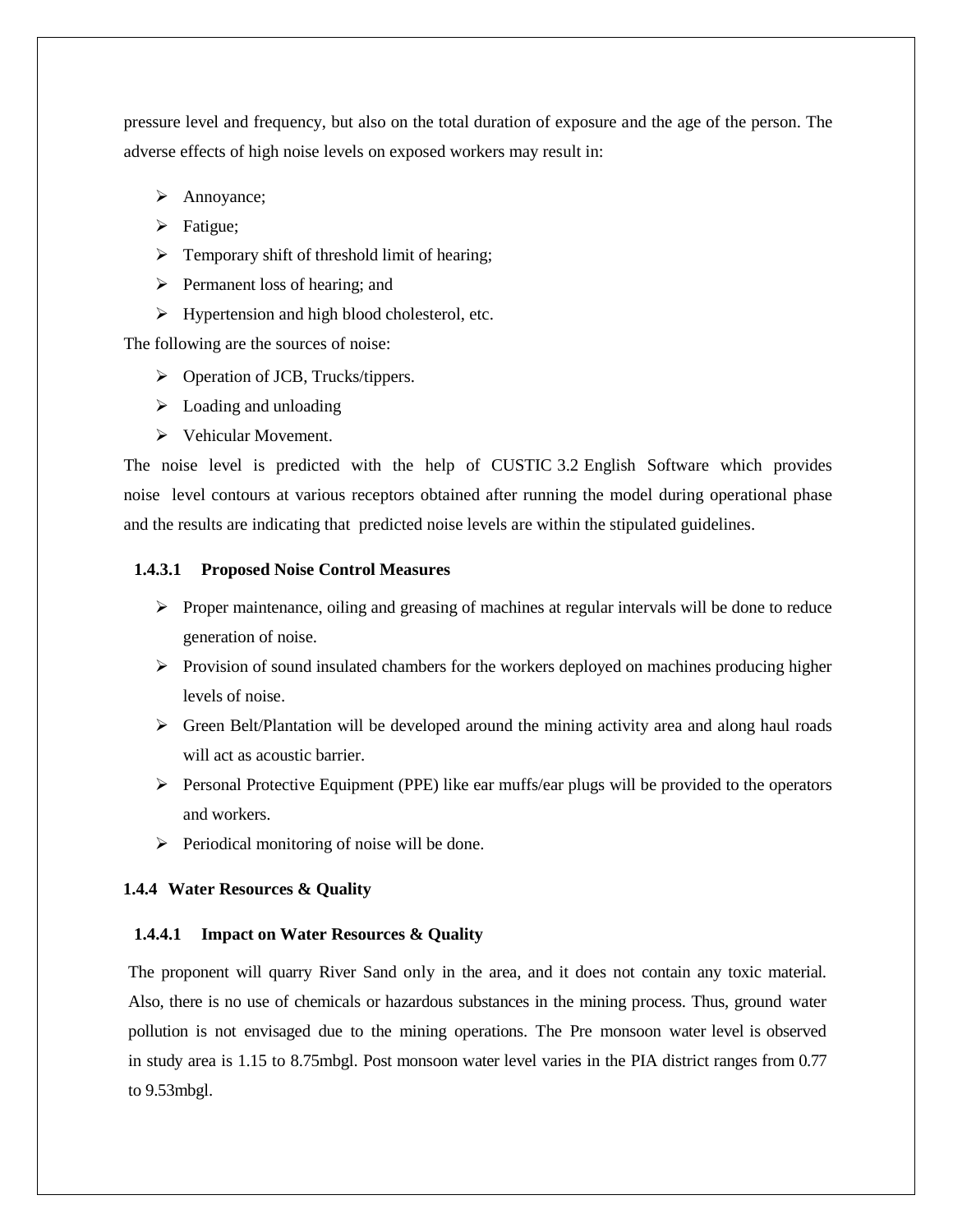#### **1.4.4.2 Proposed Water Conservation & Water Pollution Control Measures**

The daily water requirement in the quarry is about 7 KLD. The source of Water required for dust suppression and plantation will be utilized from water tankers from nearby villages and water for domestic use will be supplied by tankers. Thus, ground water will be used only for drinking and domestic use. There is no water requirement for mineral processing in the quarry. Also, there is no process effluent generation in the quarry.

The following measures will be taken up to reduce this load:

- $\triangleright$  No waste water will be generated during Quarrying operation.
- $\triangleright$  For the disposal of domestic waste water generated from quarry office, mobile STP will be provided.
- $\triangleright$  Fresh water requirement will be minimized.

#### **1.4.5 Solid Waste Generation & Management**

There is no such reduction of waste / mineral reject processing possibilities are proposed during plan period. There is no proposal of dumping during the proposed ensuing quarrying period, & concurrent backfilling is proposed.

#### **1.4.6 Biological Environment**

During the course of Quarrying, the management will practice scientific method of Quarrying with proper Environmental Management Plan including pollution control measures especially for air and noise, to avoid any adverse impact on the surrounding wildlife. Already 7.5 m safety belt – green belt maintained all along the periphery of the lease boundary.

#### **1.4.6.1 Proposed Biological Environment Conservation Measures**

- $\triangleright$  Periodic maintenance of mineral transport road.
- $\triangleright$  Covered Transport of sand to consumers
- $\triangleright$  Monitoring of dust fall at agriculture land located nearby the Quarrying area.
- $\triangleright$  During the course of Quarrying, the management will practice scientific method of Quarrying with proper Environmental Management Plan including pollution control measures especially for air and noise, to avoid any adverse impact on the surrounding wildlife.

#### **1.4.7 Socio-economic Environment**

 $\triangleright$  There is no habitation or private land in the River Sand quarry. There is no rehabilitation and resettlement involved in the project.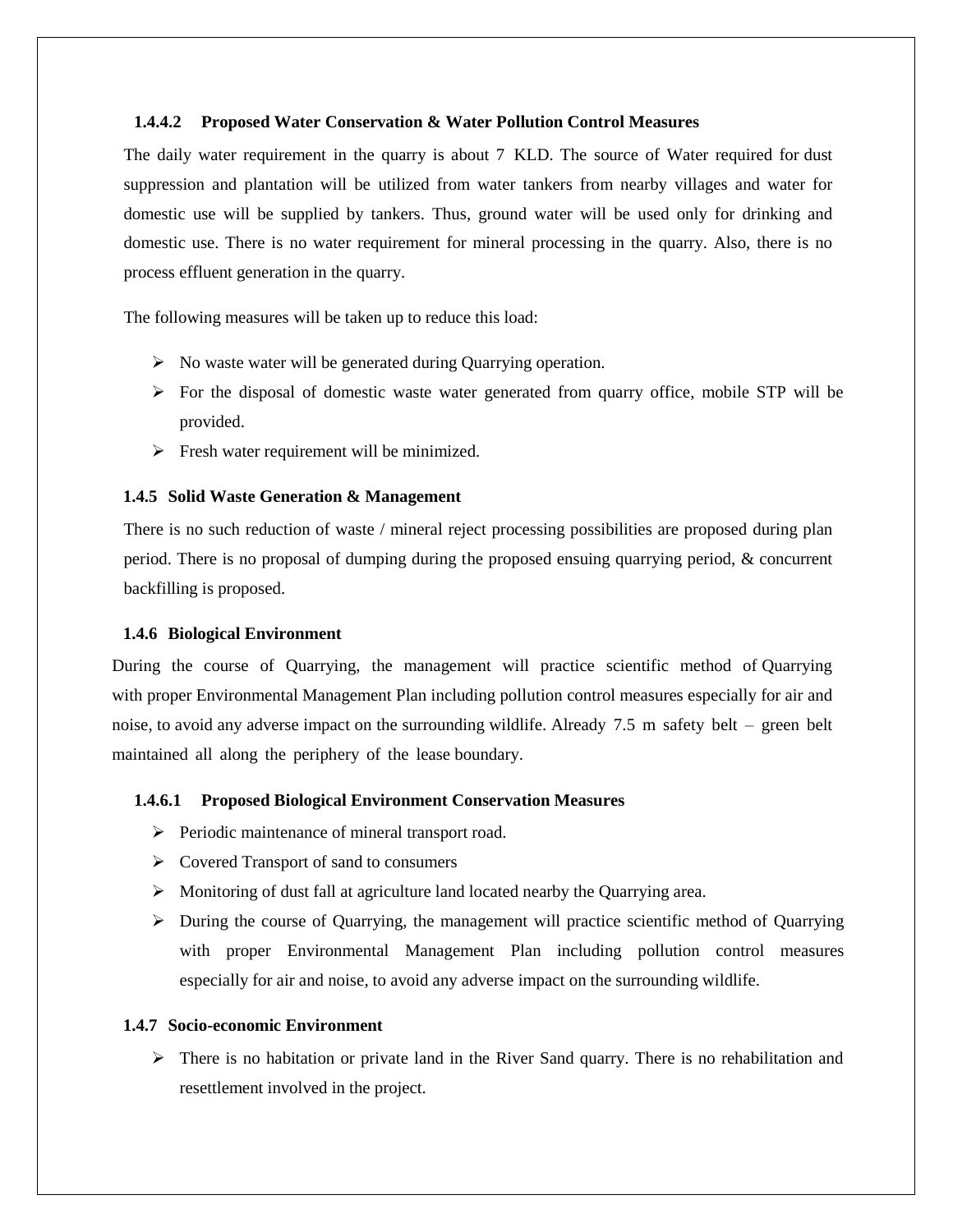- $\triangleright$  The said quarry provides direct employment to 25 people and generates indirect employment. Preference will be given to the local people as per their eligibility.
- $\triangleright$  The existing infrastructure facilities are sufficient to cater the needs of the River Sand quarry.
- $\triangleright$  However, the quarry management will take efforts as a part of CER for improvement in civic amenities like sanitation, drinking water facilities, transport road, etc in the nearby villages.

#### **1.4.8 Environmental Monitoring Program**

An Environmental Management Cell (EMC) will be established in the quarry under the control of Mines Manager. The EMC will be headed by an Environmental Officer having adequate qualification and experience in the field of environmental management. Regular and periodic Environmental monitoring of Ambient Air Quality, Water table depth, Water quality, Ambient Noise Levels, Soil Quality, CSR activities etc will be carried out through MOEFCC accredited agencies and reports will be submitted to KSPCB/ Regional office of MoEF&CC.

#### **1.4.9 Risk Assessment & Disaster Management Plan**

The assessment of risk in the River Sand quarry project has been estimated for Slope failure, Movement of JCB/Equipment's, Dust hazards, and flooding of lower benches and corresponding mitigation measures are suggested in the EIA/EMP report.

A detailed Disaster Management Plan for facing disasters due to natural effects and human reasons is prepared and incorporated in the EIA/EMP report for ensuring safety of life, protection of environment, protection of installation, restoration of production and salvage operations in this same order of priorities. For effective implementation of Disaster Management Plan, it will be widely circulated and personnel shall be imparted training through rehearsals. Site facilities, procedures, duties and responsibilities, Communications, etc. is considered in detail in the Disaster Management Plan.

#### **1.5 Project Benefits**

The River Sand quarry project would generate additional employment opportunities which would finally result in improvement in the quality of life of people of the nearby villages. In line with this CER policy, Hutti Gold Mines Co.Ltd will carry out community welfare activities in the following areas:

- Community development
- Education
- Health care